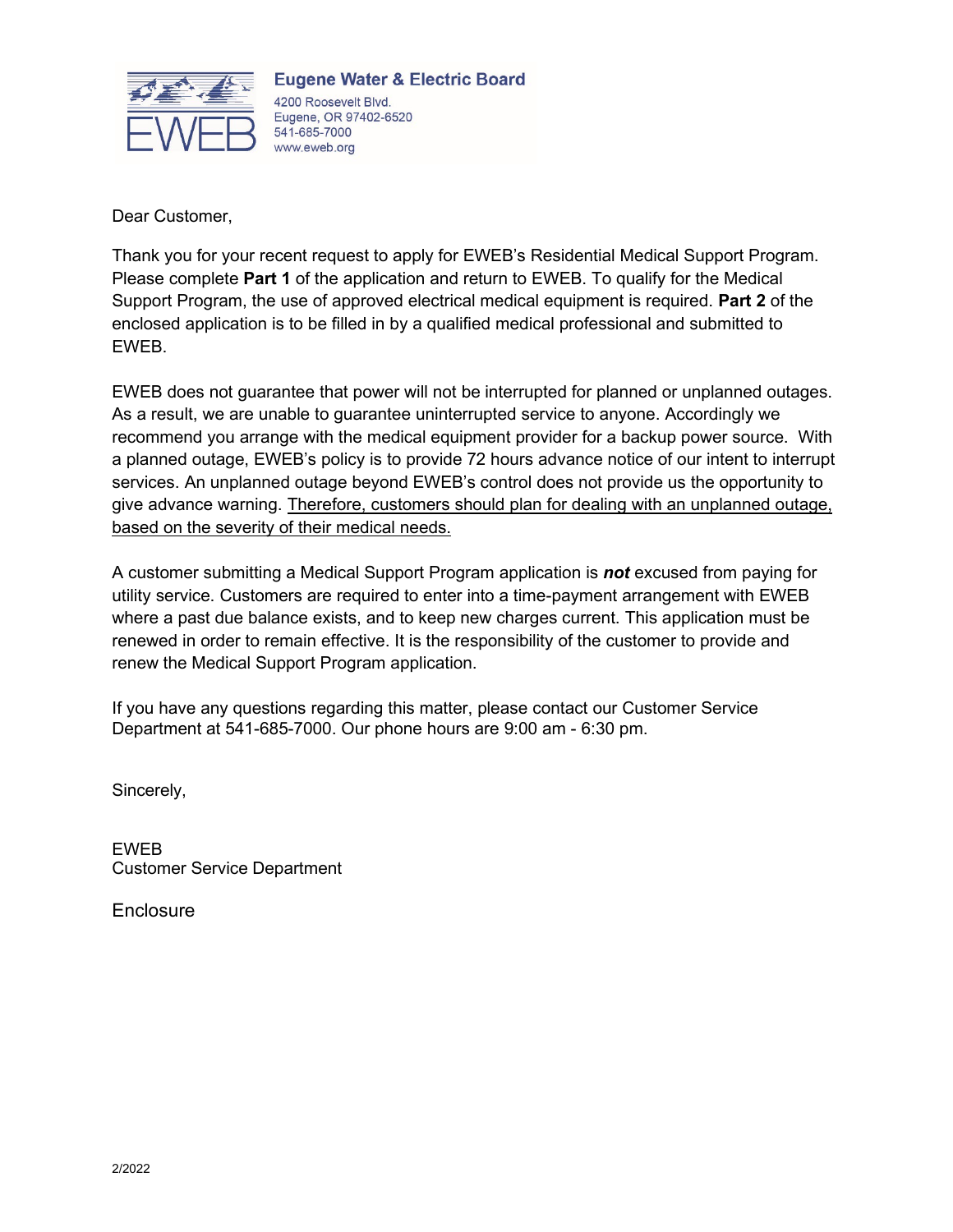## **EWEB RESIDENTIAL MEDICAL SUPPORT PROGRAM APPLICATION**

### **Part 1:** To be completed by Customer:

Form must be filled out completely without alteration and will not be processed until all entries are complete to EWEB's satisfaction

| Customer Designated Contact Phone #: Letter Management Customer Designated Contact Phone #: |  |
|---------------------------------------------------------------------------------------------|--|

I understand and agree that:

- Patient resides at the above service address and customer agrees to notify EWEB within 10 business days if any change in patient's occupancy occurs.
- I am responsible for payment of the EWEB billing of utility services at the service address shown on this form.
- I agree to pay all billings timely and in accordance with EWEB policies and procedures posted at [www.eweb.org.](http://www.eweb.org/)
- I acknowledge that if this EWEB Medical Support Program application is approved by EWEB*, it does not preclude EWEB's right to restrict or disconnect utility services at the service address to pursue legal collection avenues for the recovery of unpaid billings.*
- EWEB cannot guarantee uninterrupted electric service and I am responsible for making alternate arrangements (such as battery back-up or generator) in the event of an outage.
- This application is valid and not an attempt to delay or avoid payment for services provided. This application is *not indefinite* and renewal will be required at EWEB's discretion.
- I release EWEB from all liability, claims, and damages for property damage, injury or death, or expenses that may result from any utility restriction, up to and including complete termination which may occur incidentally as a result of system failure or due to nonpayment.
- EWEB is authorized to contact the qualified medical professional regarding completion/ verification of this document.

**Customer Signature Date** 

Patient Signature Date

### **Completed forms can be:**

- Emailed to: [EWEB.Answers@eweb.org](mailto:EWEB.Answers@eweb.org)
- Mailed to: EWEB, 4200 Roosevelt Blvd, Eugene, OR 97402